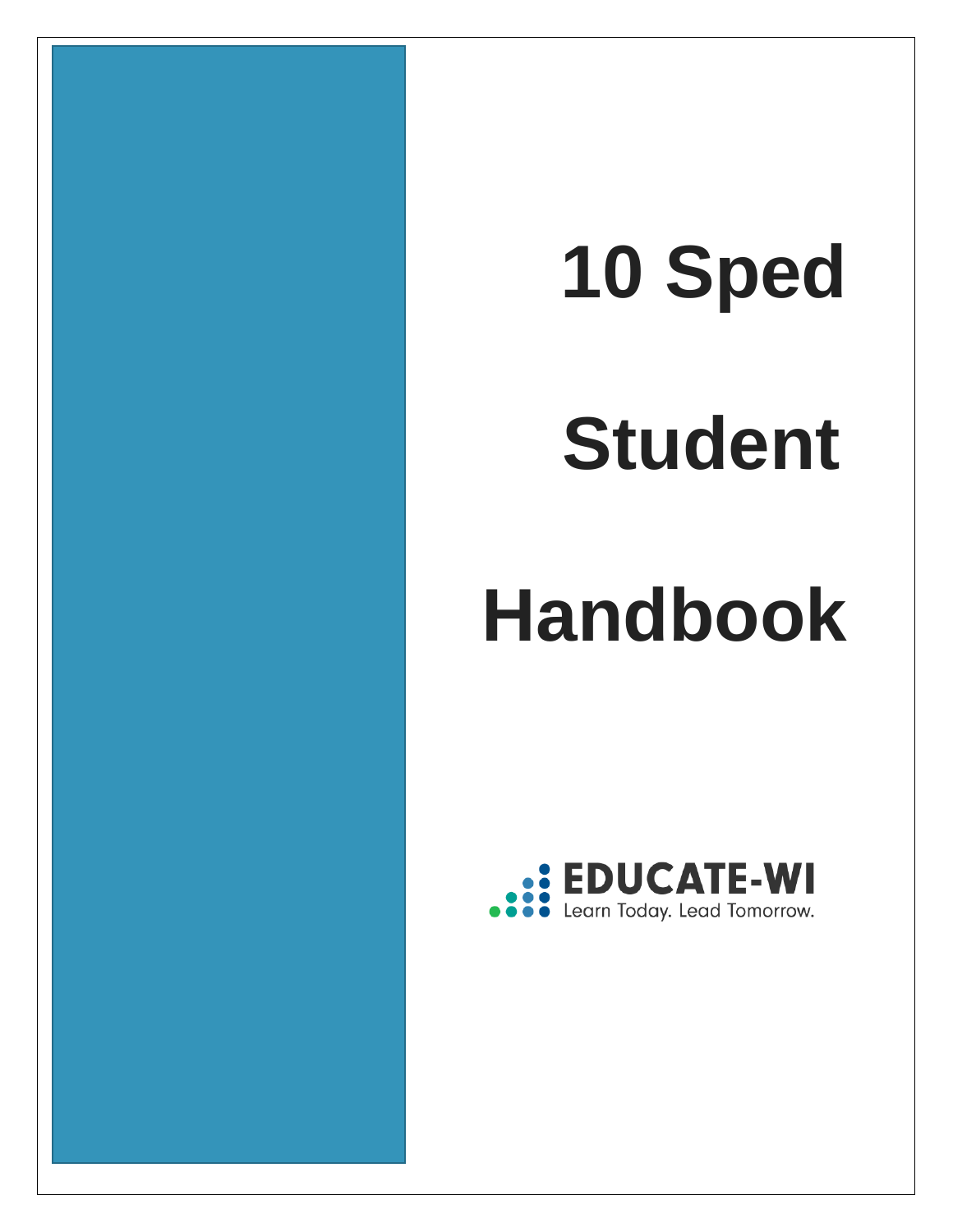## **Contents**

| Student Support Services [111] 11 All and Student Support Services [11] All and Student Support Services [11] All and Student Support Services [11] All and Student Support Services [11] All and Student Student Support Serv |  |
|--------------------------------------------------------------------------------------------------------------------------------------------------------------------------------------------------------------------------------|--|
|                                                                                                                                                                                                                                |  |
|                                                                                                                                                                                                                                |  |
|                                                                                                                                                                                                                                |  |
|                                                                                                                                                                                                                                |  |
|                                                                                                                                                                                                                                |  |
|                                                                                                                                                                                                                                |  |
|                                                                                                                                                                                                                                |  |
|                                                                                                                                                                                                                                |  |
|                                                                                                                                                                                                                                |  |
|                                                                                                                                                                                                                                |  |
|                                                                                                                                                                                                                                |  |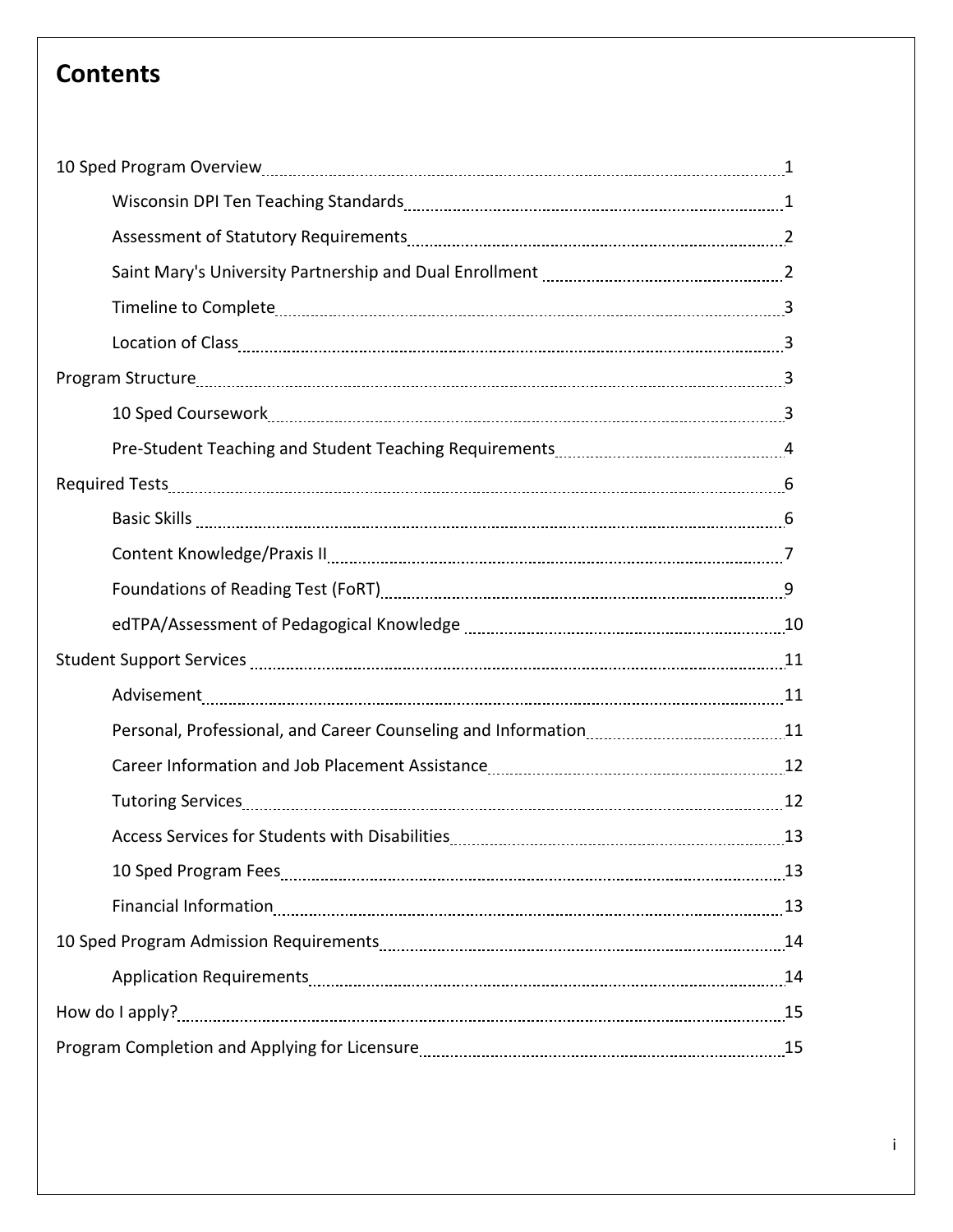## **10 Sped Program**

The 10 SPED program is a Wisconsin DPI approved alternative route to special education teacher certification. Students who successfully complete this program will be eligible for the following Wisconsin teaching certification:

- Early Childhood Special Education (birth grade 3) *or*
- Cross Categorical Special Education (K-12).

#### **Students will be evaluated during this program on the Wisconsin DPI 10 Teaching Standards.**

The ten teacher standards for teacher development and licensure are:

- 1. **Pupil Development**. The teacher understands how pupils grow and develop, recognizing that patterns of learning and development vary individually within and across the cognitive, linguistic, social, emotional, and physical areas. The teacher designs and implements developmentally appropriate and challenging learning experiences for pupils.
- 2. **Learning Differences**. The teacher uses his or her understanding of individual pupil differences and diverse cultures and communities to ensure inclusive learning environments that enable each pupil to meet high standards.
- 3. **Learning Environments**. The teacher works with others to create environments that support individual and collaborative learning, and that encourage positive social interaction, active engagement in learning, and self-motivation.
- 4. **Content Knowledge**. The teacher understands the central concepts, tools of inquiry, and structures of each discipline he or she teaches. The teacher creates learning experiences that make the discipline accessible and meaningful for pupils to assure mastery of the content.
- 5. **Application of Content**. The teacher understands how to connect concepts and use differing perspectives to engage pupils in critical thinking, creativity, and collaborative problem solving related to authentic local and global issues.
- 6. **Assessment**. The teacher understands and uses multiple methods of assessment to engage pupils in their own growth, to monitor pupil progress, and to guide the teacher's and pupil's decision making.
- 7. **Planning for Instruction**. The teacher plans instruction that supports every pupil in meeting rigorous learning goals by drawing upon knowledge of content areas, curriculum, cross-disciplinary skills, pedagogy, pupils, and pupils' communities.
- 8. **Instructional Strategies**. The teacher understands and uses a variety of instructional strategies to encourage pupils to develop a deep understanding of content areas and their connections, and to develop skills to apply knowledge in a meaningful way.
- 9. **Professional Learning and Ethical Practice**. The teacher engages in ongoing professional learning. The teacher uses evidence to continuously evaluate the teacher's practice, including the effects of the teacher's choices and actions on pupils, their families, other educators, and the community. The teacher adapts the teacher's practice to meet the needs of each pupil.
- 10. **Leadership and Collaboration**. The teacher seeks appropriate leadership roles and opportunity in order to take responsibility for pupil learning, to collaborate with pupils, their families, educators, and the community, and to advance the profession.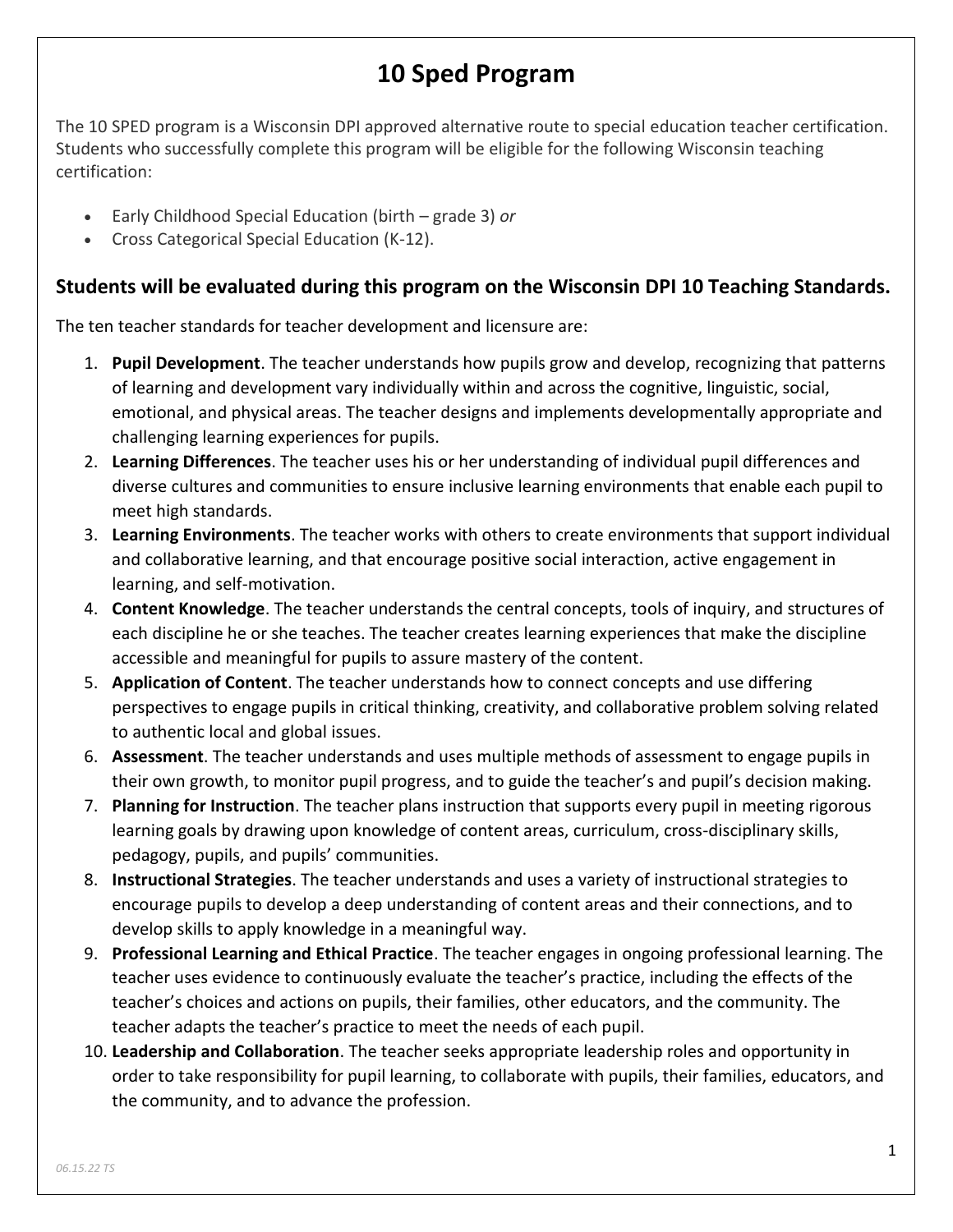## **Assessment of Statutory Requirements throughout the 10 Sped Program**

The 10 Sped Program ensures that students are assessed on the following statutory requirements: communication skills, human relations and professional dispositions, pedagogical knowledge, content knowledge, and clinical program that demonstrate proficiency in the Wisconsin 10 Teaching Standards. The table below identifies the evidence and timeframe of the assessments.

| <b>Statutory Requirement</b>          | Evidence                                                         | <b>When Assessed</b>    |
|---------------------------------------|------------------------------------------------------------------|-------------------------|
| Assessment of communication<br>skills | Passing grade in student teaching                                | <b>Student Teaching</b> |
|                                       | as evidenced by a proficiency                                    |                         |
|                                       | rating of 3 or higher on each of<br>the 10 Teaching Standards as |                         |
|                                       | evaluated by the Cooperating                                     |                         |
|                                       | teacher and Supervisor                                           |                         |
| Assessment in human relations         | Proficiency rating of 3 or higher                                | <b>EDWN 608</b>         |
| and professional dispositions         | on final Disposition Evaluation                                  |                         |
| Assessment of content knowledge       | Content course GPA 3.0 or higher                                 | <b>Student Teaching</b> |
|                                       | or passing Praxis II score                                       |                         |
|                                       | Passing grade in student teaching                                |                         |
| Assessments of pedagogical            | Passing grade in EDWN 608                                        | <b>EDWN 608</b>         |
| knowledge                             | (methods, planning, instruction,                                 |                         |
|                                       | and assessment)                                                  |                         |
| Assessment of performance in          | Passing grade in student teaching                                | <b>Student Teaching</b> |
|                                       |                                                                  |                         |
| clinical program                      | as evidenced by a proficiency                                    |                         |
|                                       | rating of 3 or higher on each of                                 |                         |
|                                       | the 10 Teaching Standards as                                     |                         |
|                                       | evaluated by the Cooperating                                     |                         |
|                                       | teacher and Supervisor                                           |                         |

## **Saint Mary's University Partnership and Dual Enrollment**

Educate-WI partners with Saint Mary's University of Minnesota (SMU) to offer graduate level courses. Embedded within the online 10 Sped Program application, students will be provided a link to apply to Saint Mary's University. Upon submission of application materials to both Educate-WI and Saint Mary's, students become dually enrolled.

The 10 Sped program meets the Wisconsin DPI special education teacher certification requirements and the partnership with Saint Mary's University allows students to earn graduate credit and have access to financial aid if the student chooses to apply for the Master of Arts in Education - Wisconsin program. Official transcripts and financial aid disbursement are provided by Saint Mary's University of Minnesota

Saint Mary's University of Minnesota will accept 12 credits earned in the 10 Sped Program to apply toward the 33-credit master's degree program.

## **Timeline to Complete**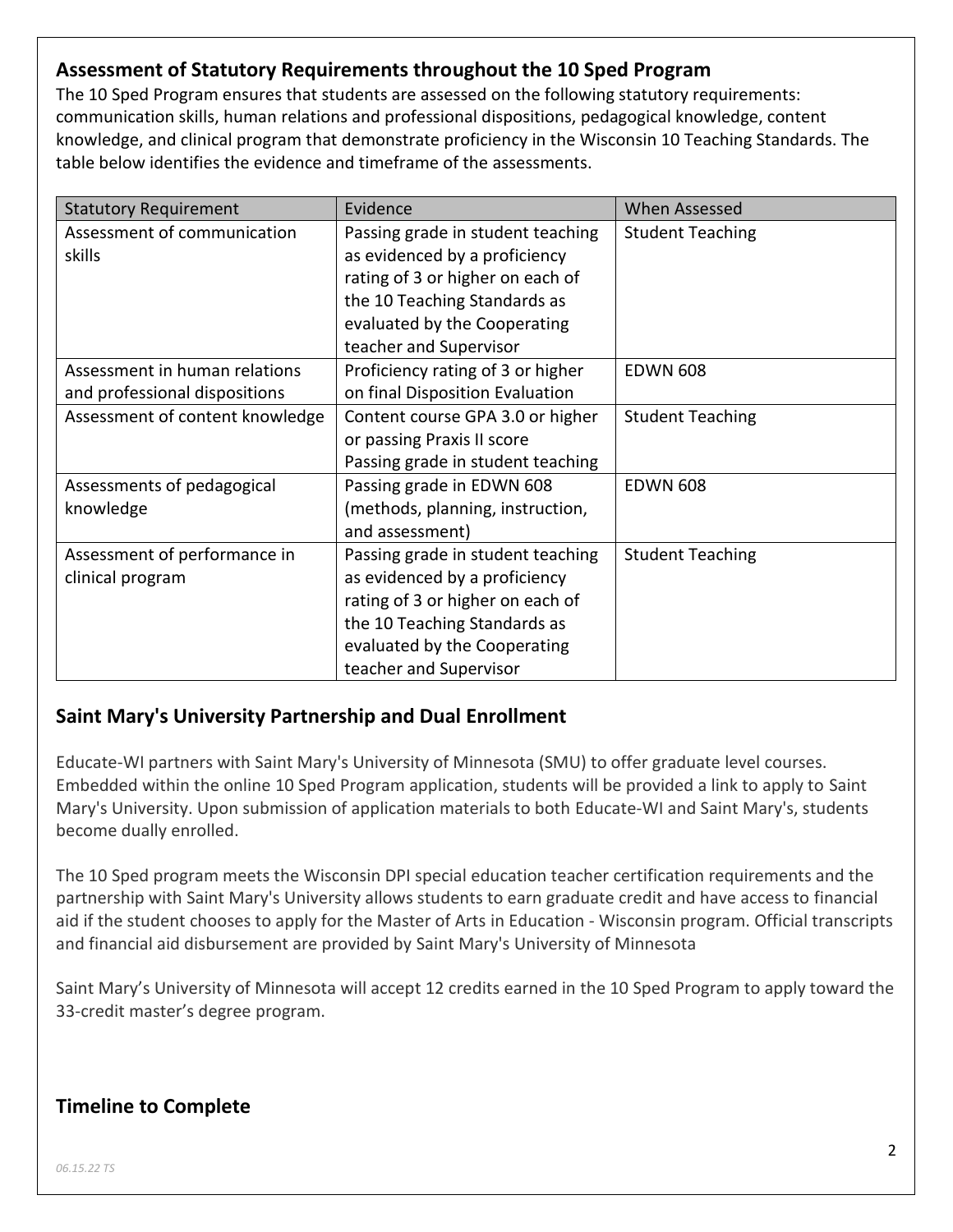The 10 Sped program includes four semesters and takes approximately 18 months to complete. Each of the three semesters of coursework is four months long. Students attend 9-weekend (Zoom) sessions over the course of a calendar year. During the last semester of the program, students are required to student teach and follow the school district calendar during that semester (Fall or Spring).

## **Location of Classes**

Courses are offered in a blended format which includes online and face-to-face components. The face-to-face portion of each semester is held via Zoom.

## **Program Structure**

New cohorts begin each January, May, and September. Application deadlines for each semester are December 1, April 1, and August 1 (respectively). [See the class schedule on the Educate-WI website for upcoming cohort](https://www.educate-wi.com/content/programs/10sped/calendar)  [dates.](https://www.educate-wi.com/content/programs/10sped/calendar)

## **10 Sped Coursework**

**Semester I** *EDWN 605 Special Education Law and Effective Practice* is a 3-credit blended course which meets face to face during Sessions I, 2, 3 and 4 on Fridays 6:30- 9:30 pm and Saturdays 8:00 am - 3:00 pm.

**Semester II** *EDWN 606 Individual Development* is a 3-credit blended course which meets face to face during Sessions 5, 6 and 7 on Fridays 6:30 - 9:30 pm and Saturdays 8:00 am -3:00 pm. This course includes reading instruction.

**Semester III** *EDWN 608 Academic and Behavior Management for the Child with Disabilities* is a 3-credit blended course which meets face to face over during sessions 8, 9 and 10 on Fridays 6:30 - 9:30 pm and Saturdays 8:00 am -3:00 pm. This course includes methodology, lesson plan development, instruction, and assessment.

**Semester IV** - *EDWN 612 Student Teaching* is a 3-credit practicum experience. Students choose up to 3 school districts where the student teaching will take place and our placement coordinator works with the districts in priority order to set up the placement. Students must student teach full days for a full semester with a licensed special education teacher who has volunteered to be a cooperating teacher, has taught for at least three years and has been in the district for at least one year. Cooperating teachers are required to complete and MOU which verifying completion of Educate-WI cooperating teacher modules. Student teaching occurs during the school year only (Fall or Spring) and follows the cooperating school district calendar. Students who are working under an emergency permit/license, may student teach on the job. \*A criminal background check is required prior to student teaching.

## **Student Teaching Requirements**

#### **Pre-Student Teaching Requirement**

Two pre-student teaching experiences are required during the typical school year. One placement must be in a K-8 setting and the other placement in a high school setting if pursuing Cross Categorical Special Education. For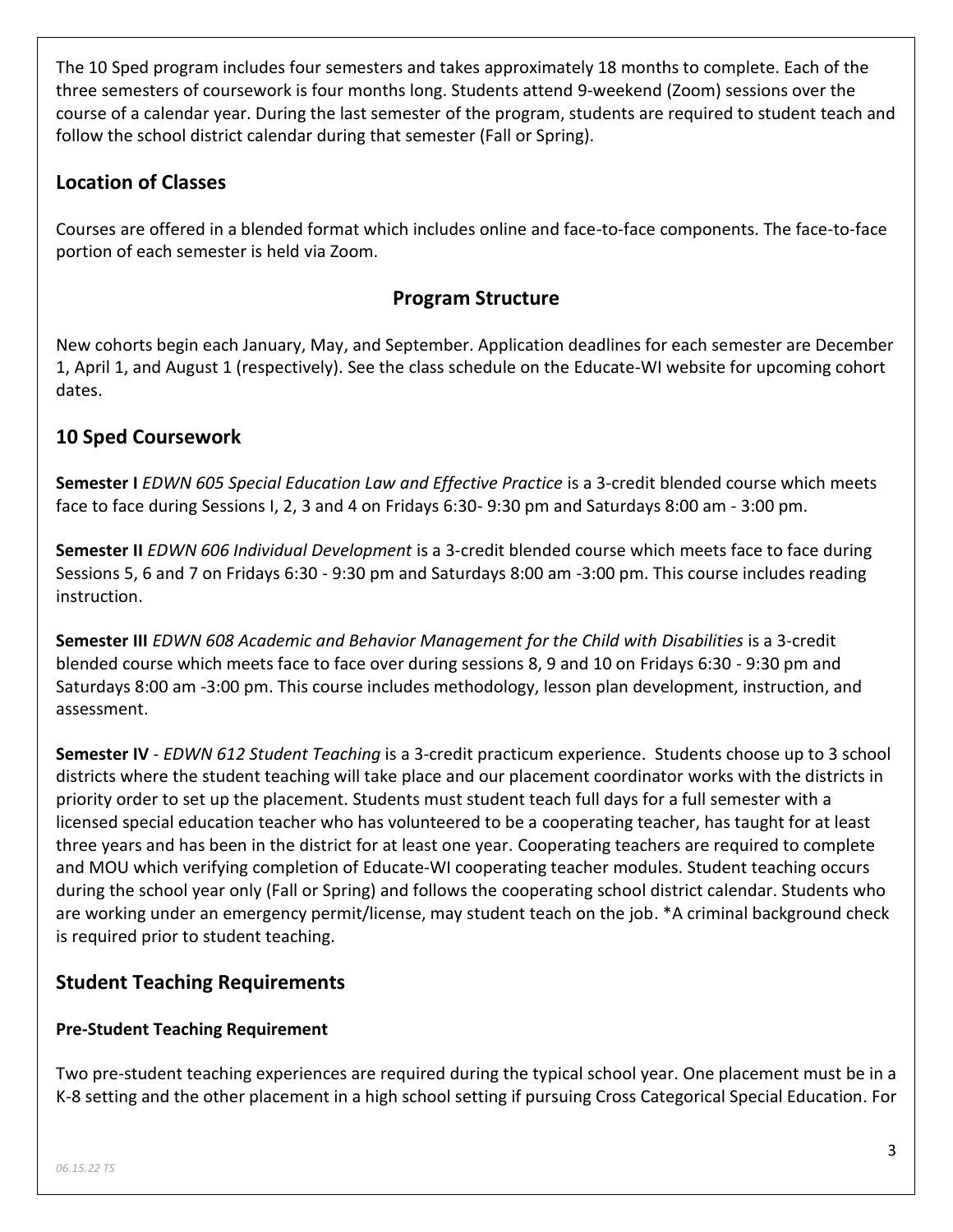students pursuing Early Childhood Special Education, one placement must be in a K-3 special education setting and the other placement in a 3K/4K special education setting. The placements will be set up with two different cooperating special education teachers who volunteer to serve as a cooperating teacher, have a valid Wisconsin teaching license, have at least three years special education teacher experience, with at least one year in the current district and verify that they have completed Educate-WI cooperating teacher modules. Students will meet with the cooperating teacher, observe the classroom, collaborate with the cooperating teacher to create a lesson plan, teach the lesson plan, assess student learning, and make necessary adjustments. Students must demonstrate proficiency on each of the 10 Teaching Standards per the pre-student teaching evaluation, as rated by the Educate-WI supervisor before progressing to the next pre-student teaching experience placement. The second placement will occur at the developmental level that was not addressed during the first placement. The requirements for the second placement will be the same as the requirements for the first placement. Students must demonstrate proficiency in both pre-student teaching placements before they can be eligible to student teach.

#### **Student Teaching Requirement**

Student Teaching is the capstone experience in the Educate-WI 10 Sped Program. Students are expected to implement content knowledge, apply pedagogical skills, and demonstrate a professional disposition for teaching during the student teaching experience. Students may student teach on the job if hired by a school district under a Tier I license with stipulations. If the student wishes to withdraw for any reason during the student teaching experience, the student must contact the 10 Sped Program Administrator immediately.

#### **Duration of the Student Teaching Placement**

Students seeking an **initial special education license** must student teach full days for a full semester and demonstrate proficiency as evidenced by a minimum score of 3 on each of the 10 Teacher Standards as evaluated by both the cooperating teacher and Educate-WI supervisor. The cooperating teacher evaluates the student two times during the placement. The Educate-WI supervisor evaluates the students 3 times during the placement, with at least one of the evaluations being in person. For those students who are placed in a district on a trimester schedule, the student must student teach for 18 weeks.

Students seeking an **additional license in special education** must demonstrate proficiency at the development level within a 9-week timeframe. Both the cooperating teacher and supervisor evaluate the student teacher one time each. Students must demonstrate proficiency as evidenced by a minimum score of 3 on each of the 10 Teacher Standards as evaluated by both the cooperating teacher and Educate-WI supervisor.

#### **Student Teacher Roles and Responsibilities**

Initial license seeking students are required to student teach full days for a full semester. Students must adhere to the cooperating school district calendar and remain at school for the scheduled day. Absences must be approved by the cooperating teacher's administrator and the Educate-WI program director. The student teacher will gradually assume the role of the cooperating special education teacher at a pace that is comfortable for both with the goal of teaching full days. The student teacher will collaborate with the cooperating teacher to develop engaging lesson plans, instruct, and assess student learning. Student teachers are expected to engage in all related faculty meetings and participate in IEP meetings and any other additional responsibilities and duties of the cooperating teacher.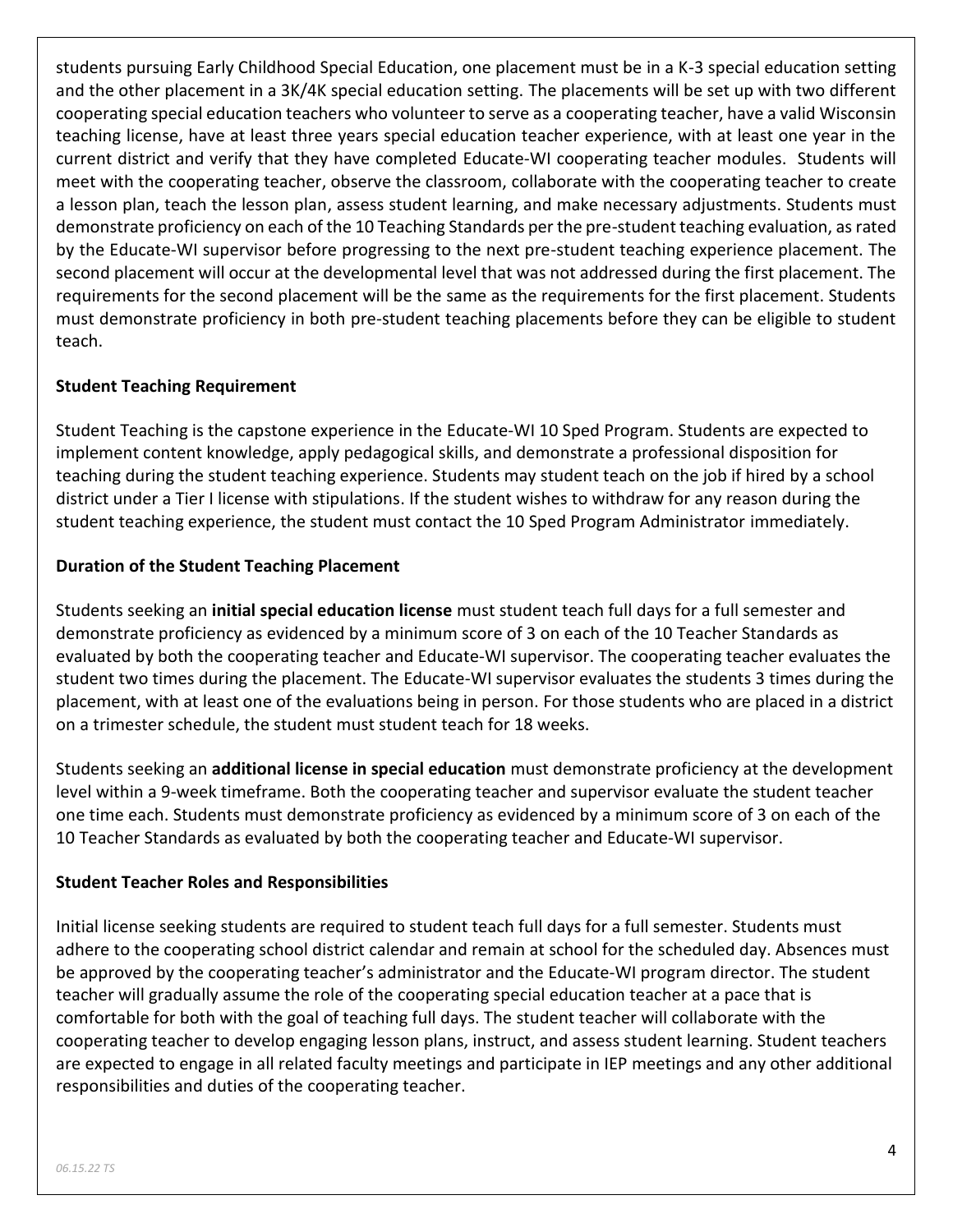The student teacher must be willing and able to make the time commitments needed for a successful student teaching experience. If a conflict arises, the student teacher must initiate support from the cooperating teacher and/or Educate-WI supervisor. It is important to remember that cooperating teachers volunteer to take on the responsibility of having a student teacher in their classrooms, as such, they are considered the leader in the classroom. It is expected that student teachers follow through on recommendations made by the cooperating teacher and/or Educate-WI supervisor. If the student teacher experiences challenges that cannot be resolved with the support of the cooperating teacher and/or supervisor, then a conference will be held with the program director, cooperating teacher, student teacher and Educate-WI supervisor to clearly identify the issues and create an action plan for resolution. If challenges persist, the student teaching placement may be terminated.

#### **Mandated Reporting**

Any school employee who has reasonable cause to suspect that a child seen by the person in the course of professional duties has been abused or neglected or who has reason to believe that a child seen by the person in the course of professional duties has been threatened with abuse or neglect and that abuse or neglect of the child will occur shall, except as provided under subs. [\(2m\)](https://docs.legis.wisconsin.gov/document/statutes/48.981(2m)) and [\(2r\),](https://docs.legis.wisconsin.gov/document/statutes/48.981(2r)) report as provided in sub. [\(3\)](https://docs.legis.wisconsin.gov/document/statutes/48.981(3))

More information regarding the requirements for professional ethics and responsibilities can be accessed at <https://docs.legis.wisconsin.gov/statutes/statutes/48/XXI/981>

#### **Responsibilities of the Cooperating Teacher**

The cooperating teacher must meet the following Wisconsin Department of Public Instruction requirements:

- Hold a valid Wisconsin Teaching License in special education
- Have at least three years teaching experience and at least one year in the district of placement
- Volunteer to serve as a cooperating teacher
- Have administrator approval to serve as a cooperating teacher
- Verify completion of the Educate-WI cooperating teacher modules

The cooperating teacher agrees to observe, support, and evaluate the student teacher's development of skills in the area of content knowledge, pedagogical skills, and disposition for teaching during the semester long placement. cooperating teachers will engage in ongoing formative assessment and feedback through regular discussions with the student teacher. The cooperating teacher is required to submit two formal evaluations based on classroom observation during the semester of placement. The cooperating teacher is required to conference with the student teacher and the Educate-WI Supervisor at least three times throughout the semester and more if needed.

#### **Responsibilities of the Educate-WI Supervisor**

The Educate-WI supervisor will be assigned to a student by the Educate-WI Program Administrator. The supervisor can elect to serve in the role of the supervisor at the time of the placement request. The supervisor must observe and evaluate the student teacher at least three times throughout the semester placement (one time for additional license seeking candidates). If more evaluations are needed, those must be scheduled accordingly. Supervisors must also conference with both the cooperating teacher and the student at least three times throughout the semester (one time for additional license seeking candidates). If a student is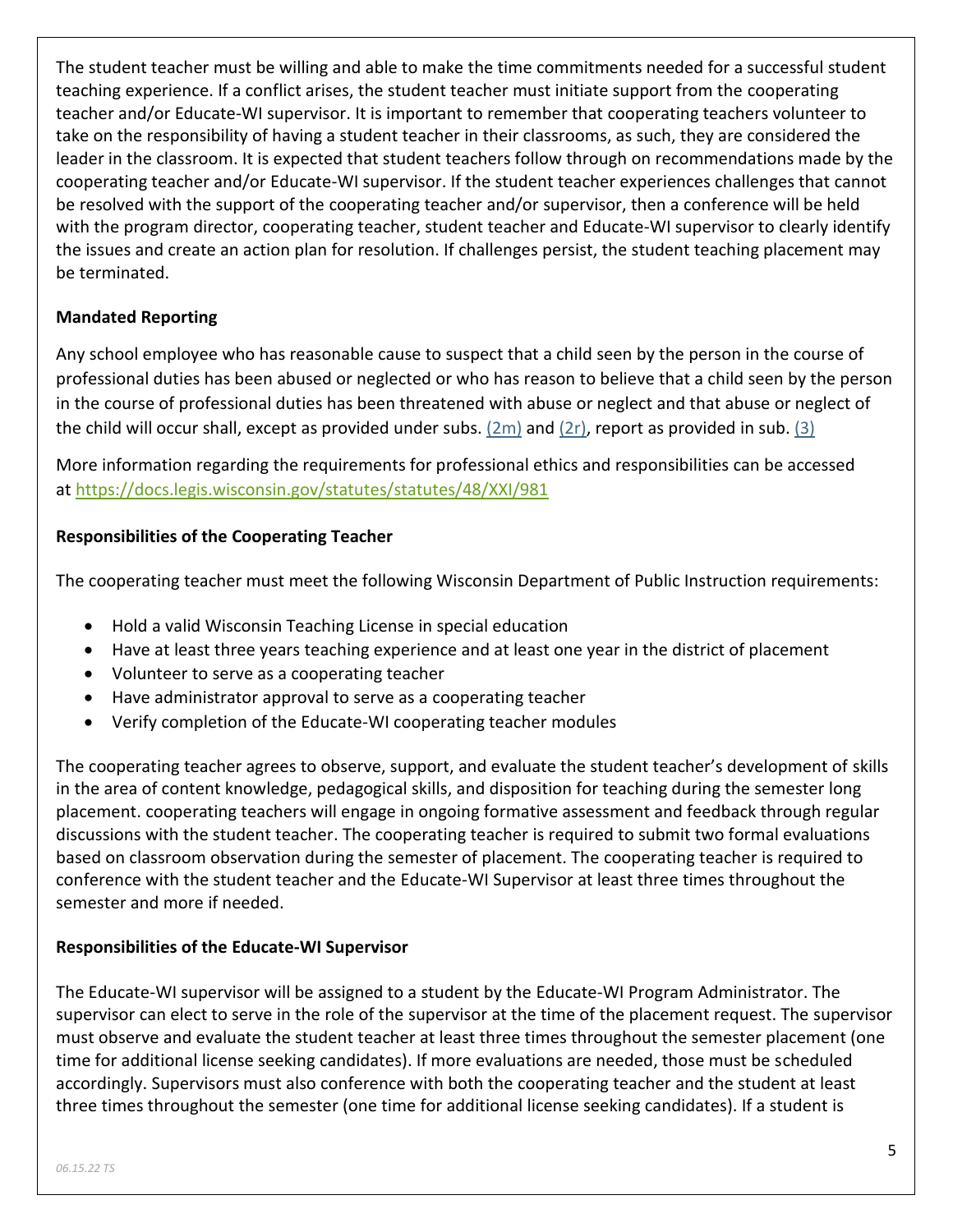experiencing difficulty demonstrating proficiency on one or more of the 10 Teacher Standards, then the supervisor will work with the student by recommending specific strategies that the student can refer to when setting goals to improve his/her performance on a standard. If a student is required to set goals for one or more standards, the supervisor must notify the cooperating teacher and program director.

## **Required Tests**

There are four tests that *may* be required to be eligible for a Wisconsin special education teacher license. The four tests are: Basic Skills Tests, Content Knowledge Tests, Foundations of Reading Test, and the Assessment of Pedagogical Knowledge.

IMPORTANT NOTE: When you register for these tests, please include Educate-WI as a recipient of your test scores. The institution number for Educate-WI is #1390. Test fees are not included in the cost of tuition.

## **Basic Skills Test**

Students must demonstrate proficiency in reading, writing, and math is demonstrated by either:

- A 2.5 GPA or higher on your bachelor's degree
- An average grade of C or better in math and writing courses

**or**

• Passing scores on the CORE reading (156), writing (162), and math (150) tests

Passing scores on the Praxis I reading, writing, and math tests, the ACT, SAT, or GRE can be used in lieu of the CORE tests, but must have been taken within 10 years of admission to the program.

| <b>Test</b>                   | <b>Test Information</b>                            | <b>Passing Score</b>  |
|-------------------------------|----------------------------------------------------|-----------------------|
| Praxis I (Reading #5713)      | https://www.ets.org/praxis/register/dates_centers/ | 156                   |
| Praxis I (Mathematics #5733)  | https://www.ets.org/praxis/register/dates_centers/ | 150                   |
| Praxis I (Writing #5723)      | https://www.ets.org/praxis/register/dates_centers/ | 162                   |
|                               |                                                    | Composite score of    |
| <b>ACT Plus Writing</b>       | https://www.act.org/content/act/en/products-and-   | 22 and combined       |
|                               | services/the-act/test-preparation/writing-test-    | English/Writing score |
|                               | prep.html                                          | of 20                 |
|                               |                                                    | Composite score of    |
| <b>ACT Test (Reading)</b>     | https://www.act.org/                               | 23 and Minimum sub    |
|                               |                                                    | score of 20           |
|                               |                                                    | Composite score of    |
| <b>ACT Test (English)</b>     | https://www.act.org/                               | 23 and minimum sub    |
|                               |                                                    | score of 20           |
|                               |                                                    | Composite score of    |
| ACT Test (Math)               | https://www.act.org/                               | 23 and Minimum sub    |
|                               |                                                    | score of 20           |
| <b>SAT (Critical Reading)</b> | https://collegereadiness.collegeboard.org/sat      | 510                   |
| SAT (Writing)                 | https://collegereadiness.collegeboard.org/sat      | 480                   |
| SAT (Math)                    | https://collegereadiness.collegeboard.org/sat      | 520                   |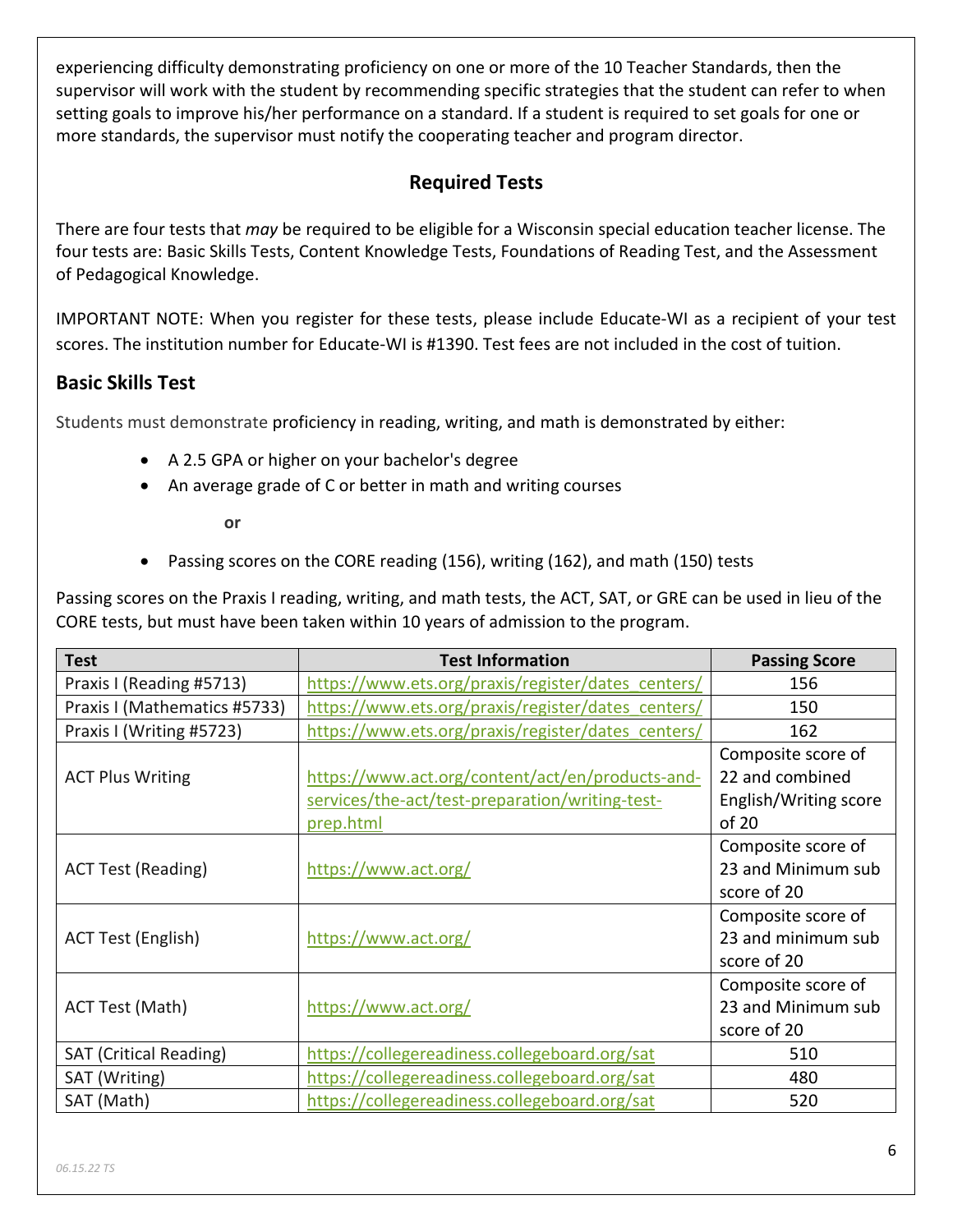| GRE (Verbal Reasoning)          | https://www.ets.org/gre/revised general/about/                                | 150 |
|---------------------------------|-------------------------------------------------------------------------------|-----|
|                                 | GRE (Quantitative Reasoning)   https://www.ets.org/gre/revised general/about/ | 145 |
| <b>GRE (Analytical Writing)</b> | https://www.ets.org/gre/revised general/about/                                |     |

See <https://www.ets.org/praxis/about/core/content/> for more information. If you already hold an initial teaching license, you are exempt from the Basic Skills tests.

## **Content Knowledge/Praxis II**

Students must demonstrate proficiency in content knowledge related to their certification area(s). Proficiency can be demonstrated by either:

- 3.0 GPA or higher in language arts, math, science, and social studies courses as demonstrated on official transcripts (courses not related to these subject areas will not be considered); or
- Praxis II Passing scores as established by the State Superintendent on content knowledge exams for certification in Early Childhood or Cross Categorical Special Education.

| <b>Certification Area</b>                  | <b>Test</b>                                                        | <b>Passing</b><br><b>Score</b> |
|--------------------------------------------|--------------------------------------------------------------------|--------------------------------|
| <b>Early Childhood Special Education</b>   | <b>Praxis II Elementary Education: Content</b><br>Knowledge (5018) | 157                            |
| <b>Cross Categorical Special Education</b> | Praxis II Middle School: Content<br>Knowledge (5146)               | 146                            |

#### Praxis II Test Information

#### <https://www.ets.org/praxis/wi/requirements>

- Help with [Praxis II Tests](https://www.ets.org/praxis/prepare/tips/)
- [Accommodations for Test Takers with Disabilities](http://www.ets.org/praxis/prxdsabl.html)
- [Accommodations for non-native speakers of English](https://www.ets.org/praxis/register/plne_accommodations/)

#### Praxis Tips and Resources

- [Online Practice Tests](http://www.testprepreview.com/praxis_practice.htm)
- <http://www.studyguidezone.com/praxistest.htm>
- [Search Wisconsin Libraries for Praxis Test guides](http://www.wiscat.net/)
- [A participant found this to be helpful for the writing test](https://sat.collegeboard.org/practice/sat-practice-questions-writing/sentence-errors)

These tips and resources below were supplied by teacher educators and students who took a PRAXIS II exam. Several months before you plan to take the Praxis II:

- Audit a class if you know you are weak in that subject.
- Study high school or college textbooks from appropriate grade levels and subjects.
- Use the [ETS website](http://ets.org/portal/site/ets/menuitem.c988ba0e5dd572bada20bc47c3921509/?vgnextoid=318baf5e44df4010VgnVCM10000022f95190RCRD&vgnextchannel=d378197a484f4010VgnVCM10000022f95190RCRD) to find study materials and tips on taking the PRAXIS II exams.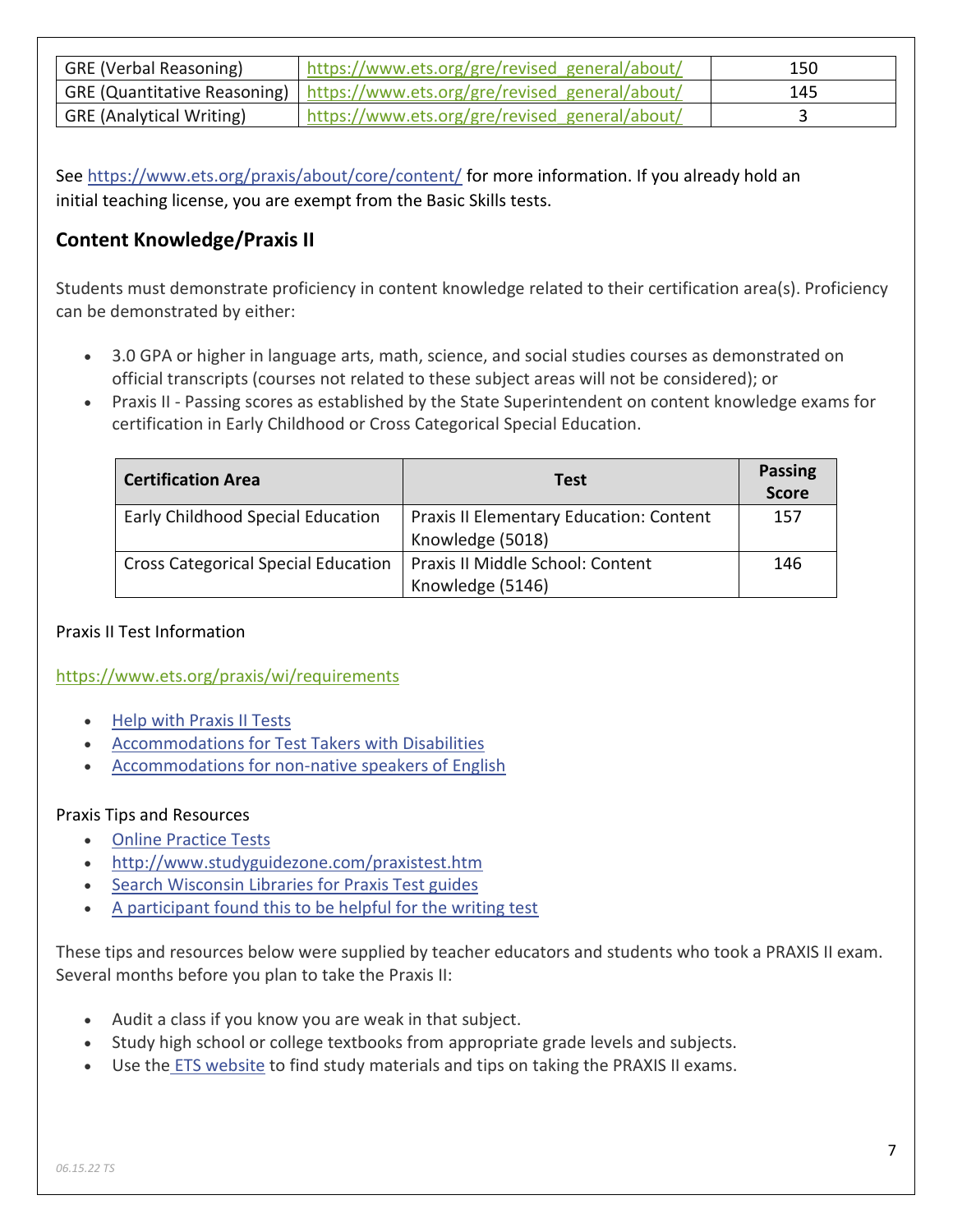- Use the Advanced Placement web site review test items from specific content areas: <http://www.collegeboard.com/student/testing/ap/about.html>
- Use the GED study materials on Test Prep Review web site: <http://testpreview.com/>
- Request [accommodations](http://www.ets.org/portal/site/ets/menuitem.1488512ecfd5b8849a77b13bc3921509/?vgnextoid=ff68af5e44df4010VgnVCM10000022f95190RCRD&vgnextchannel=37d75ee3d74f4010VgnVCM10000022f95190RCRD) for the actual ETS test if needed: extra time for non-native speakers and those with special educational needs.

During the exam:

- Focus on your areas of strength and try to get as many answers correct in those areas. Spend the remaining time on the weak area(s) again try to get as many correct.
- In most questions, two of the responses can be eliminated using logic and any background the student knows. Eliminate unlikely answers and use logic to choose the answer.
- Use the margins in the exam booklet to work problems or jot down what is already known.
- Some students with test anxiety are finding relaxation techniques helpful when taking the test.
- If you experience distractions, you have the right to ask the proctor to fix the problem:
	- $\circ$  talking during the test
	- $\circ$  allowing the whole group to take a break together
	- o allowing test takers to leave early
- Proctors should write the start time on the board if they do not, write the time on the test book yourself.
- If a student cannot finish the test, they should pick one letter (a, b, c, or d) and use the same answer all the way down the column.
- General test-taking strategies
	- $\circ$  When studying any test preparation materials be sure that you are familiar with each choice under a multiple-choice test question. Chances are, the question will change but the responses (i.e., A, B, C, D, etc.) will remain the same.
	- $\circ$  Study sample test questions out loud with someone else who is taking the same test. You may find that you learn additional strategies for taking the test and you will also become familiar with the formal language of the test.
	- o Keep up on current events.
	- o The History Channel offers many programs on anthropology, archeology, world history, American and world history, and geography.

Tips from an experienced teacher who took and passed the Praxis II.

Following are the steps I used to prepare for the Praxis II. These steps worked for me; I cannot say they will work for others:

- o Order the test prep book from ETS.
- $\circ$  Go through the outline that is presented in the study guide and assess the individual areas that are strengths and weaknesses.
- o Do a cursory review of the information that is considered strong-easily remembered. Do not spend a great deal of time on these areas, just enough to keep the information mentally organized.
- $\circ$  Go on to the areas identified as weak. Take each area and correlate it with an upper level high school text or a textbook from a 100-200 level college course. Read the chapter in the text that covers the weak area. Do the review questions/problems in that chapter to determine understanding. If questions/problems are difficult, go back and reread the chapter.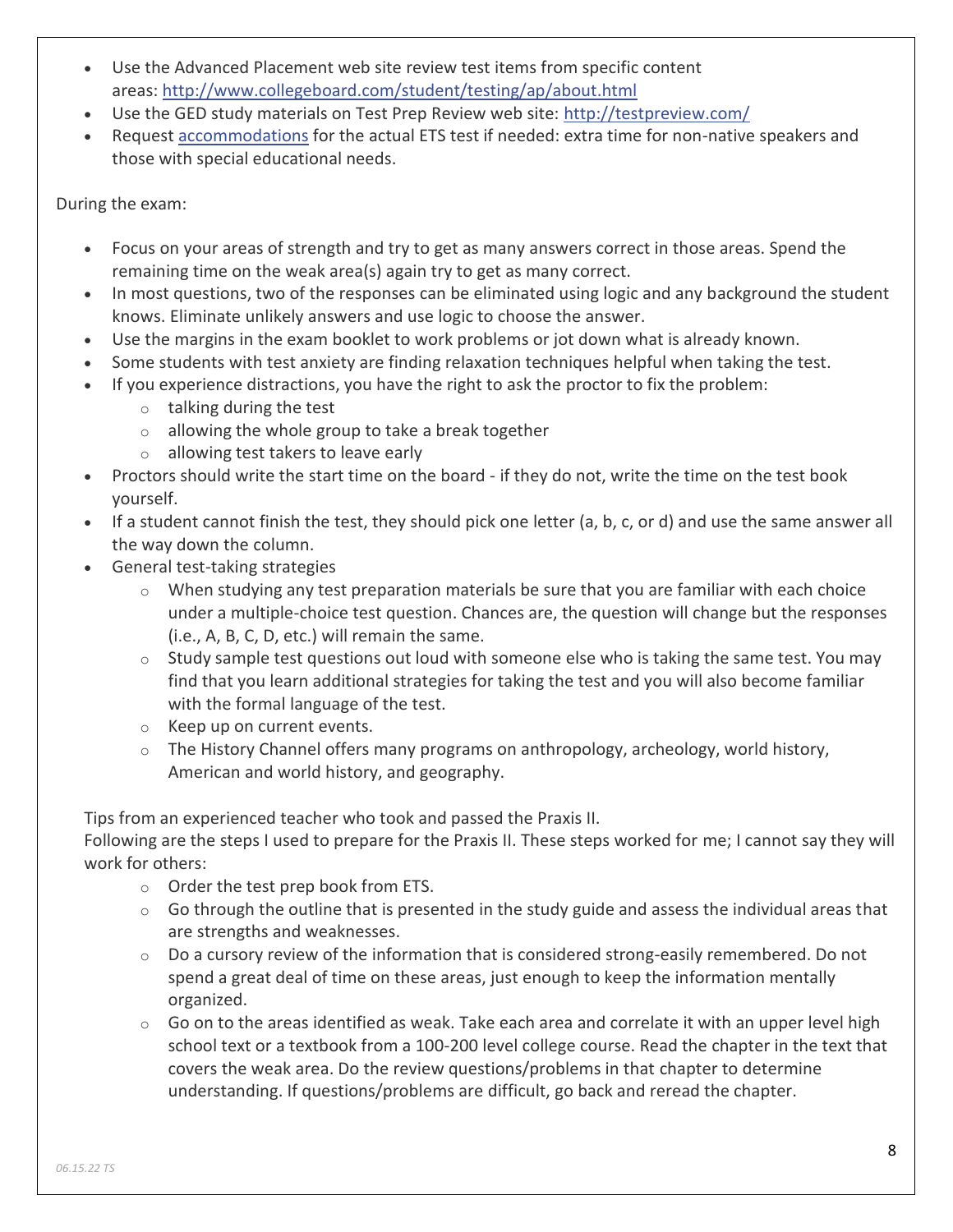- o Continue doing this until all weak areas have been covered.
- $\circ$  At the end, a few days before the test will be taken, review all the items in the study guide to make sure everything has been covered.
- $\circ$  Do not obsess. Relax a day before the test is to be taken. Go out and do something fun.
- $\circ$  On the night before the test, get a good night's sleep, have a good breakfast, and arrive at the test site with two number two pencils and anything else you are permitted to have. Be confident of your abilities and knowledge.
- $\circ$  On the day of the test, read each question and possible answers carefully. Some of the wording can be tricky. Do the questions that are easy first. If a question is too difficult, skip it and go on to the next question. Make sure to leave the answer space blank so it can be revisited later. Continue through the test doing the easy questions first. When all the questions have been covered, go back to the difficult questions that need to be answered and slowly, carefully try to answer them. This technique allows you to get through all the questions before the test is over. By not skipping the difficult question early in the test and spending too much time on it, you may not get to an easy question that is later in the test because you ran out of time.
- o Finally, when all the questions have been answered, take a deep breath, relax, and go back over the whole test. Reread each question to make sure that something was not misread and answered incorrectly.
- o When the test is completed, walk out the door and decompress.
- $\circ$  From my personal experience, the test that I took was 120 minutes in length and I took about 70 minutes to go through the test the first time answering only the easy questions. Then I spent another 20 minutes going back to the difficult questions that were unanswered. Even after the second reading, there were probably 4-6 questions that were essentially guesses. Finally, I spent around 10 minutes skimming the rest of the test. I did catch a couple of errors from rereading the questions a second/third time.
- $\circ$  In preparation for the test, I would estimate that I spent around 60 hours reviewing. On a few areas that gave me more difficulty, I did go to the Internet to see if there were better explanations available. Since I was teaching full time, I felt I had to balance my studying with my job and family needs. Therefore, I would usually read a chapter a night, spending maybe an hour to an hour and a half each night. Once school was out, I was able to spend a little more time each day preparing.

## **Foundations of Reading Test (FoRT)**

Students seeking certification as a special education teacher must pass the Foundations of Reading Test to be eligible for licensure.

| Test                                            | <b>Passing Score</b> |
|-------------------------------------------------|----------------------|
| <sup>1</sup> Foundations of Reading Test (FoRT) | 240                  |

Learn more about the Foundations of Reading Test here: <http://www.wi.nesinc.com/>

Help with the Foundations of Reading Test

• [Test Framework and Study Guide](http://www.wi.nesinc.com/TestView.aspx?f=HTML_FRAG/SA090_PrepMaterials.html)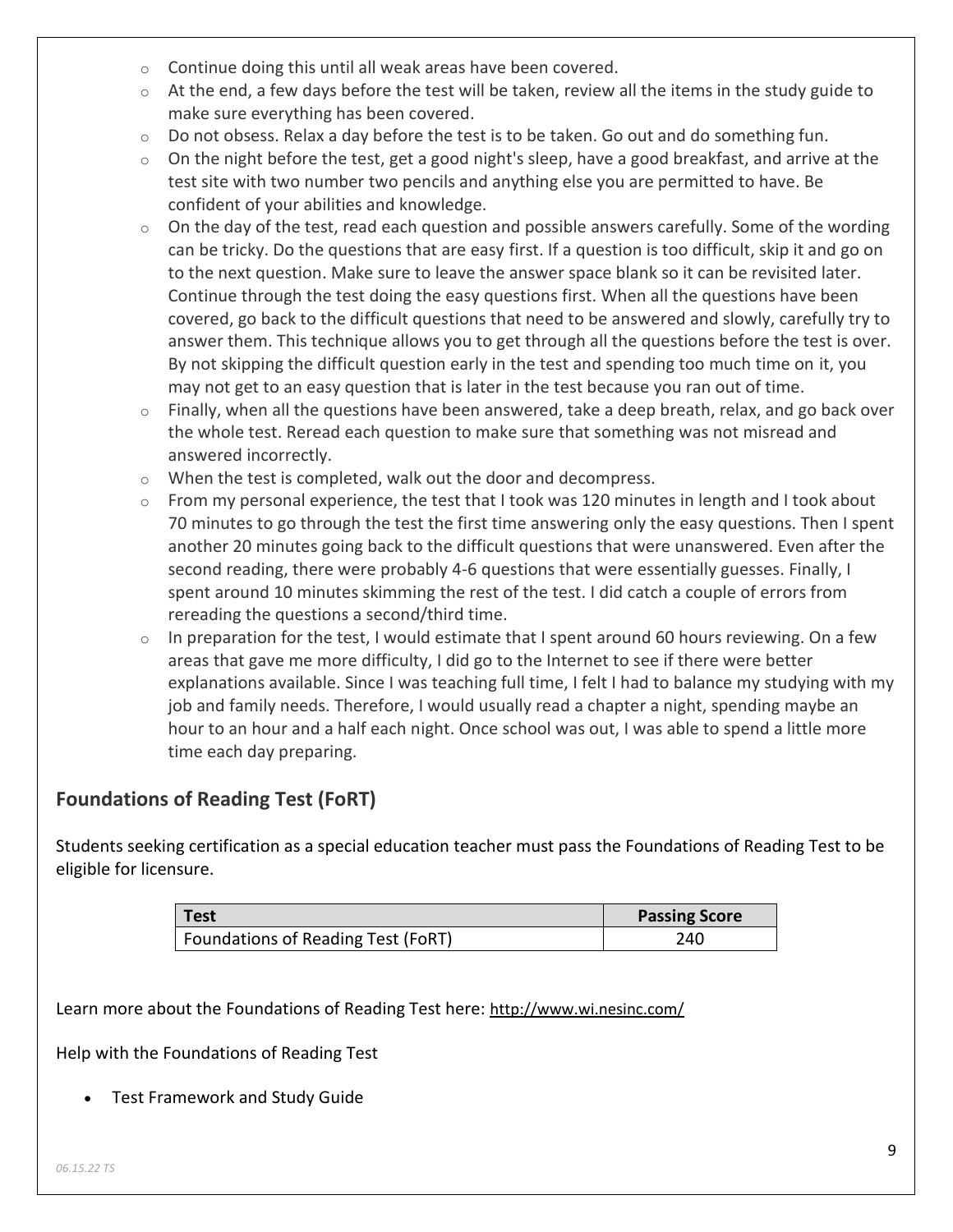- [Foundations of Reading Test Study Guide](https://www.educate-wi.com/uploads/content_files/files/FoundationsofReadingTestStudyGuide.pdf)
- [Free online course, offered through UW.](http://eop.education.wisc.edu/eop/professional-learning/courses/wisconsin-foundations-of-reading-test-review) (UW enrollment is not required. Under "UW affiliation" - type "education.")
- Video [Chris Nicholas Boosalis](http://www.youtube.com/user/chrisboosalis)
- [Beating Them All! Thirty Days to Magic Score on Any Elementary Literacy Instruction Exam for](http://www.amazon.com/Beating-Elementary-Literacy-Instruction-Certification/dp/0205394728/ref=pd_sim_b_5?ie=UTF8&refRID=1KG5MKKYXKBNCXWRJB19) Teacher **[Certification](http://www.amazon.com/Beating-Elementary-Literacy-Instruction-Certification/dp/0205394728/ref=pd_sim_b_5?ie=UTF8&refRID=1KG5MKKYXKBNCXWRJB19)** 
	- by Chris Nicholas Boosalis. A good companion to his free YouTube lectures.
- [Free Practice Test Appendix](https://www.educate-wi.com/uploads/content_files/files/FORT%20Practice%20Test%20Appendix.pdf)
- Free Flashcards: [Foundations of Reading CT](http://quizlet.com/11981907/foundations-of-reading-ct-flash-cards/) and [MTEL: Foundations of Reading](http://quizlet.com/15689192/mtel-foundations-of-reading-flash-cards/)
- [Free Study Guide](http://www.uwosh.edu/coehs/wi-test/documents/)
- Text Book: [MTEL Foundations of Reading Exam Secrets Study Guide](http://www.amazon.com/gp/product/1610720458/ref=s9_simh_gw_p14_d0_i6?pf_rd_m=ATVPDKIKX0DER&pf_rd_s=center-2&pf_rd_r=05Y68S1832ZXDTRFJ4Y6&pf_rd_t=101&pf_rd_p=1688200382&pf_rd_i=507846)
- [FORT Terms](https://www.educate-wi.com/uploads/content_files/files/FORTTerms.pdf)
- [https://dpi.wi.gov/tepdl/pathways/content-test](http://test.dpi.state.wi.us/wilearns/default.asp?ap=1)
- <http://www.readingrockets.org/> Can put vocab words in the search engine for deeper understanding.
- [Put Reading First](https://www.educate-wi.com/uploads/content_files/files/PutReadingFirst.pdf)
- [Tips for Open Response Items](https://www.educate-wi.com/uploads/content_files/files/TipsforOpenResponseItems.pdf)

If you hold a lifetime license that does not have any stipulations, the Foundations of Reading Test is not required.

**NOTE:** Educate-WI has been approved by DPI to offer a FoRT Alternate Assessment. The FoRT Alternative Assessment is embedded in semester II, EDWN 606 curriculum. When the student passes semester II, they have passed the FoRT Alternative Assessment.

#### **edTPA**

The edTPA (Teacher Performance Assessment) is a portfolio-based performance assessment and is required by all applicants for Initial Teacher licensure in WI after September 1, 2015. The general requirements of the edTPA are to 1. Plan a learning sequence of 3-5 consecutive lessons (or 3-5 hours of teaching in a block); 2. Create associated instructional materials; 3. Provide copies of student assignments and assessments; 4. Provide feedback on student work-for selected students and 5. Provide unedited video recorded instruction.

To learn more, go to<http://www.edtpa.com/>

There are three tasks in the edTPA:

1. **Planning:** Each of these tasks are linked using academic language and an analysis of the student's own teaching.

2. **Instruction:** Each task requires the creation and submission of authentic artifacts (lesson plans, instructional materials, video recording of teaching, student assessments with teacher candidate feedback).

3. **Assessment:** Each task required a detailed, thorough examination of the teacher candidate's own teaching effectiveness through written commentaries.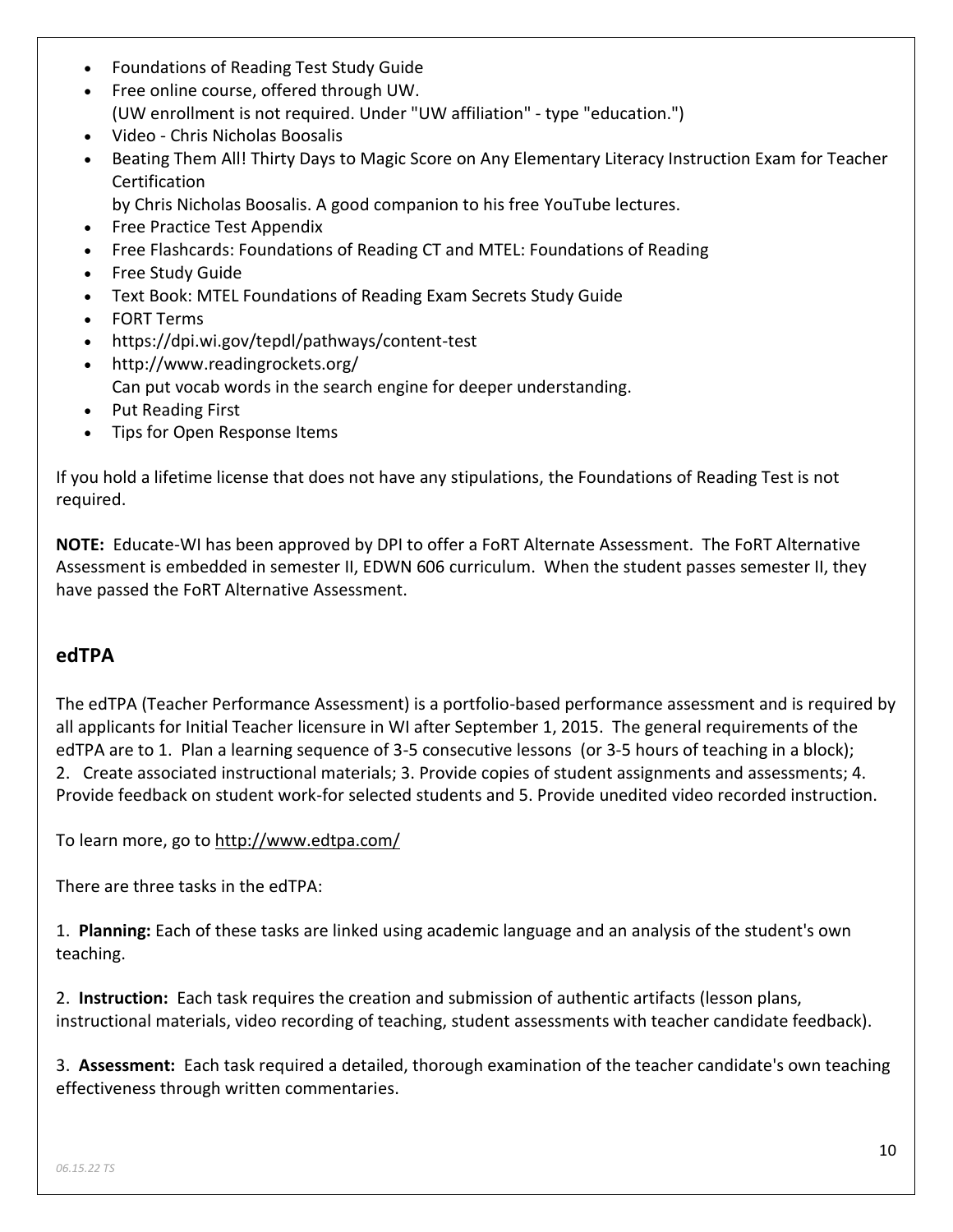| edTPA                                      | <b>Passing score</b> |
|--------------------------------------------|----------------------|
| <b>Early Childhood Special Education</b>   | 38                   |
| <b>Cross Categorical Special Education</b> | 38                   |

- [DPI link to edTPA](https://dpi.wi.gov/tepdl/epp/edtpa)
- [Superintendent Tony Evers video](http://youtu.be/lD4KuGIHwo4)
- <http://www.edtpa.com/>
- [EdTPA Mythbusters](https://www.educate-wi.com/uploads/content_files/files/edtpa-myth-busters.pdf)
- [http://www.edtpa.com/PageView.aspx?f=GEN\\_Prepare.html](http://www.edtpa.com/PageView.aspx?f=GEN_Prepare.html)

If you already have an initial teaching license, you are exempt from the edTPA.

**NOTE:** Educate-WI has been approved by DPI to offer an alternative to the edTPA, The Assessment of Pedagogical Knowledge.

## **Assessment of Pedagogical Knowledge**

The Assessment of Pedagogical Knowledge is embedded in semester III, EDWN 608 curriculum. When the student passes semester III, they've passed the Assessment of Pedagogical Knowledge.

## **Student Support Services**

## **Advisement**

Academic advising in the 10 Sped Program is a process that includes developing student relationships with the purpose of guiding the student towards the achievement of his/her educational, career, and personal goals. Students are assigned an advisor, who is also their cohort instructor in the program, at the start of the program. Within two weeks of the first weekend face-to-face session, advisors will contact students to review the student handbook and learn more about the student's personal, professional and career goals to better be able to support the student in obtaining needed support services including job assistance. The advisor will be available throughout the program to support the student through completion of the program. Advisors help students make the most of their 10 Sped Program experience by helping students develop a better understanding of educational and career goals as related to their interests, skills, and abilities. Advisors encourage students to be self-reflective, to think critically about their skills and dispositions, to seek out resources, and to become strong advocates for themselves. Advisors are assigned according to the following:

| <b>Advisor Name</b> | <b>Cohort Start</b> | <b>Cohort Location</b> | <b>Maximum Advisor:</b><br><b>Advisee Ratio</b> |
|---------------------|---------------------|------------------------|-------------------------------------------------|
| Alan McCutcheon     | May                 | Zoom                   | 1:28                                            |
| Erin Schiltgen      | January             | Zoom                   | 1:28                                            |
| Ann Marie Markon    | September           | Zoom                   | 1:28                                            |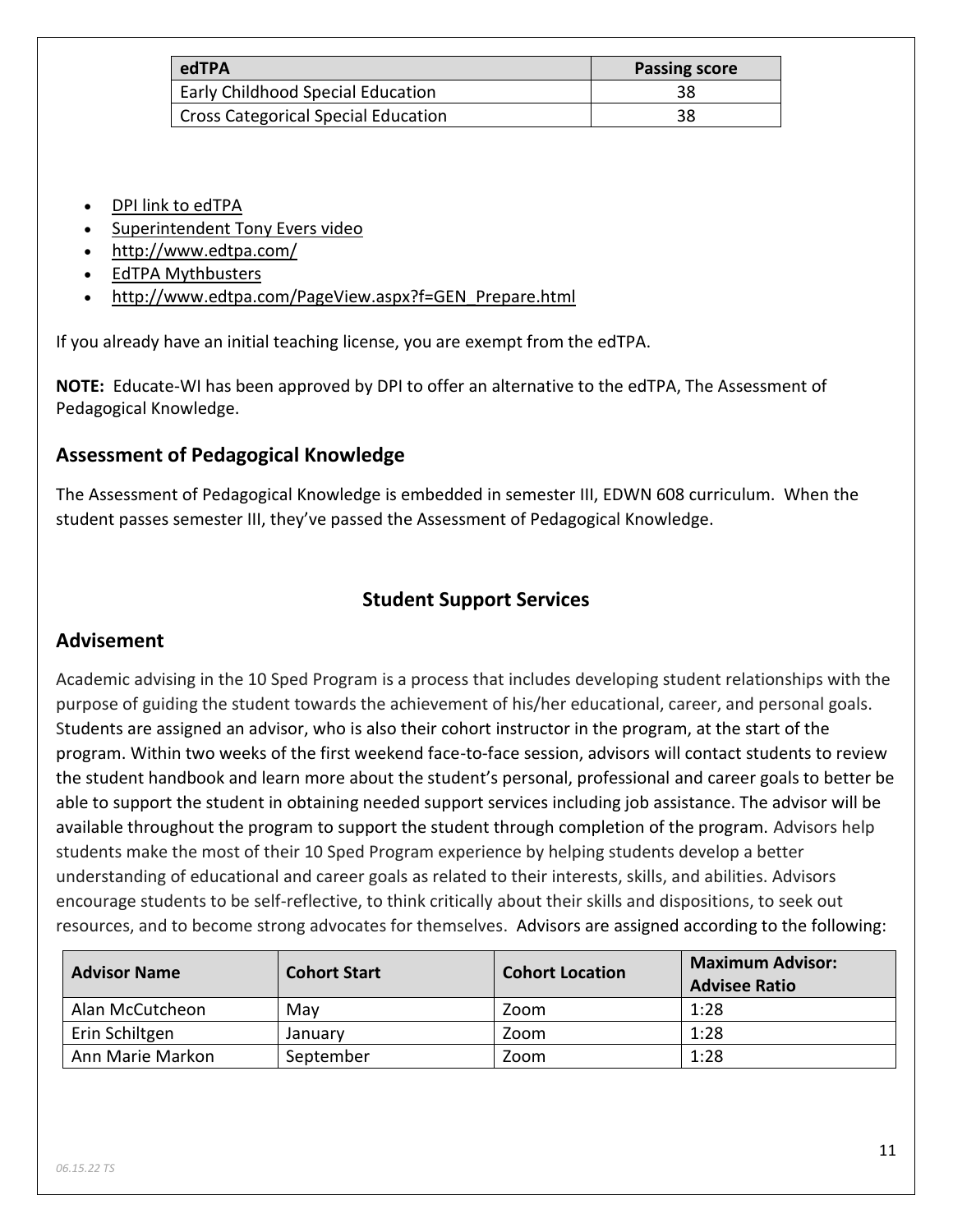## **Personal, Professional, and Career Counseling and Information**

In partnership with Saint Mary's University of Minnesota (SMUMN), 10 Sped students can access career counseling through the Career Services and Internship Office at Saint Mary's University of Minnesota (SMUMN). The SMUMN Career Services Office offers programs, activities, and resources to assist students in preparing for your career after program completion. This includes personal, professional and career counseling, career information, and job placement information.

Go to <http://csi.smumn.edu/> to learn more about the services offered through SMUMN or contact:

Career Services and Internships 507-457-6995 Internships: [internships@smumn.edu](mailto:internships@smumn.edu) Career services: [careerservices@smumn.edu](mailto:careerservices@smumn.edu) *\*Educate-WI students are not eligible for internships.*

Office Location/Hours 70 Griffin Hall Monday–Friday: 8 am to 4:30 pm

Mailing Address Saint Mary's University of Minnesota Career Services and Internships Office 700 Terrace Heights #6 Winona, MN 55987-1399

Wisconsin special education job postings can be accessed at Wisconsin Education Career Access Network (WECAN) <https://wecan.education.wisc.edu/#/> or by checking a school district or employment agency's website for employment opportunities specific to that agency or organization.

#### **Career Information and Job Placement Assistance**

10 Sped students are also encouraged to contact the Educate-WI office for specific license-related questions and support about career services and job placement assistance:

Linda Maitrejean, Ed.D. Program Director 1482 St. Croix Avenue, Ste 2 New Richmond, WI 54017 Office Hours Monday–Friday 8:00 am to 4:30 pm 715-246-6555 [linda@educate-wi.com](mailto:linda@educate-wi.com)

#### **Tutoring Services**

The Saint Mary's Writing Centers offer students writing assistance associated with classroom assignments and career preparation.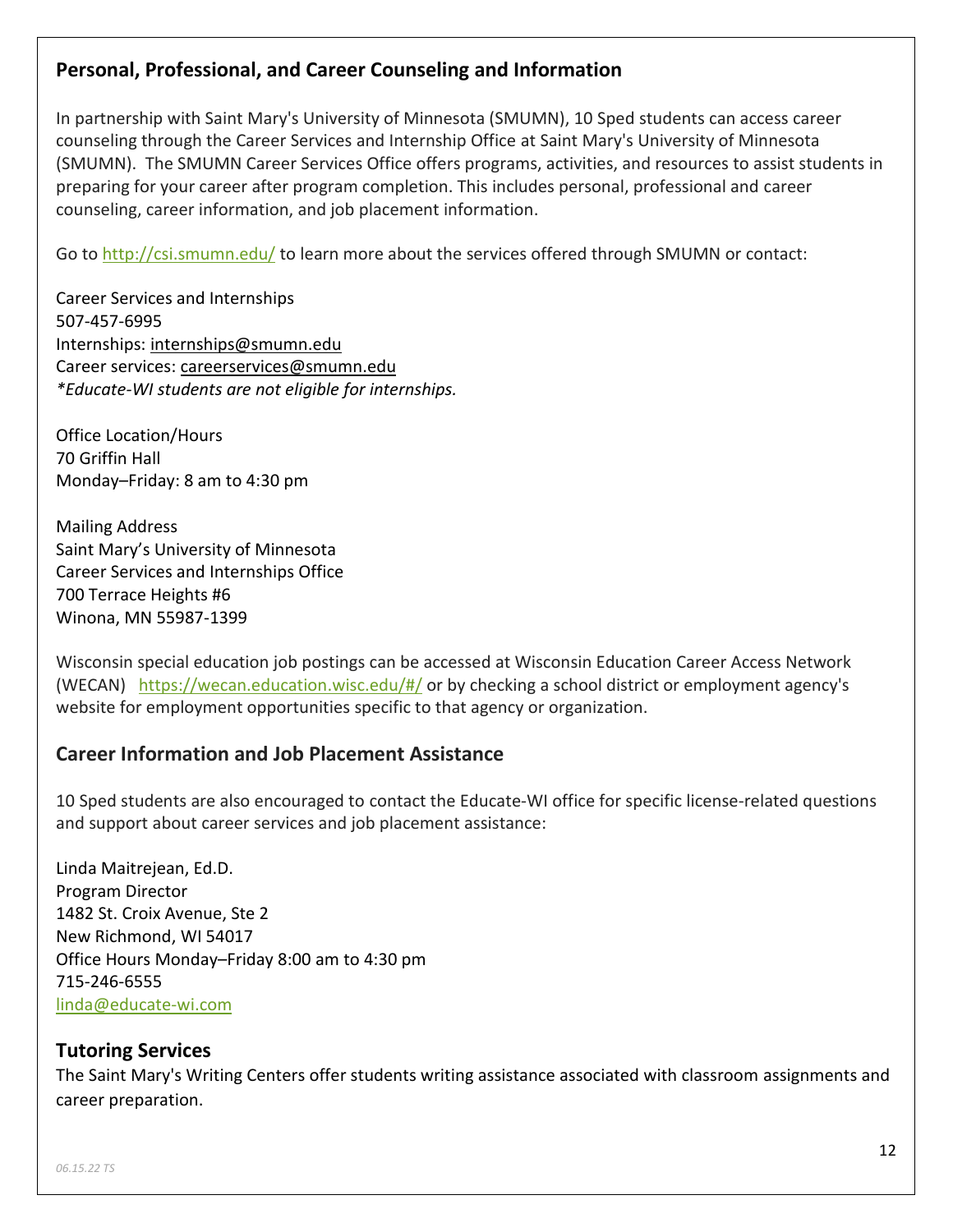The [Twin Cities Writing Center](http://tcwrite.smumn.edu/) assists graduate students with writing assignments, APA, résumés, and word processing. Services are available both online and in person.

La Salle Hall, Room 128 Twin Cities Campus Hours: By appointment Monday–Thursday 10 am to 6 pm, Friday 10 am to 5 pm, Saturday 10 am to 3 pm Twin Cities Writing Center Saint Mary's University of Minnesota 2500 Park Ave. Minneapolis, MN 55404-4403 612-728-5154 [tcwrite@smumn.edu](mailto:tcwrite@smumn.edu)

If additional support is needed, please contact the 10 Sped Program Director:

Linda Maitrejean, Ed.D. Program Director 1482 St. Croix Avenue, Ste. 2 New Richmond, WI 54017 Office Hours: Monday–Friday 8:00 am to 4:30 pm 715-246-6555 [linda@educate-wi.com](mailto:linda@educate-wi.com)

#### **Access Services for Students with Disabilities**

Saint Mary's University is committed to ensuring that students with documented disabilities have access to equal educational programs and activities at the university. If you have, or believe you may have, a disability that may interfere with your ability to participate in the activities, coursework, or assessments of this course, you may be entitled to accommodations. Please contact Laura Lanning, Access Services Coordinator, as early in the semester as possible to arrange a confidential discussion about your need for accommodations:

Access Services 174 LaSalle Hall Twin Cities Campus 612-728-5120 [accessservices@smumn.edu](mailto:llanning@smumn.edu)

## **10 Sped Program Fees (Subject to Change without Notice)**

Deposit \$500 - Due one month prior to the semester start (non-refundable)

Semester I \$3,400 Tuition due on/before the 15<sup>th</sup> of the second month of Semester I

Semester II \$3,400 Tuition due on/before the 15<sup>th</sup> of the second month of Semester II

Semester III \$3,400 Tuition due on/before the 15<sup>th</sup> of the second month of Semester III

Semester IV \$3,400 Tuition due on/before the 15<sup>th</sup> of the second month of Semester IV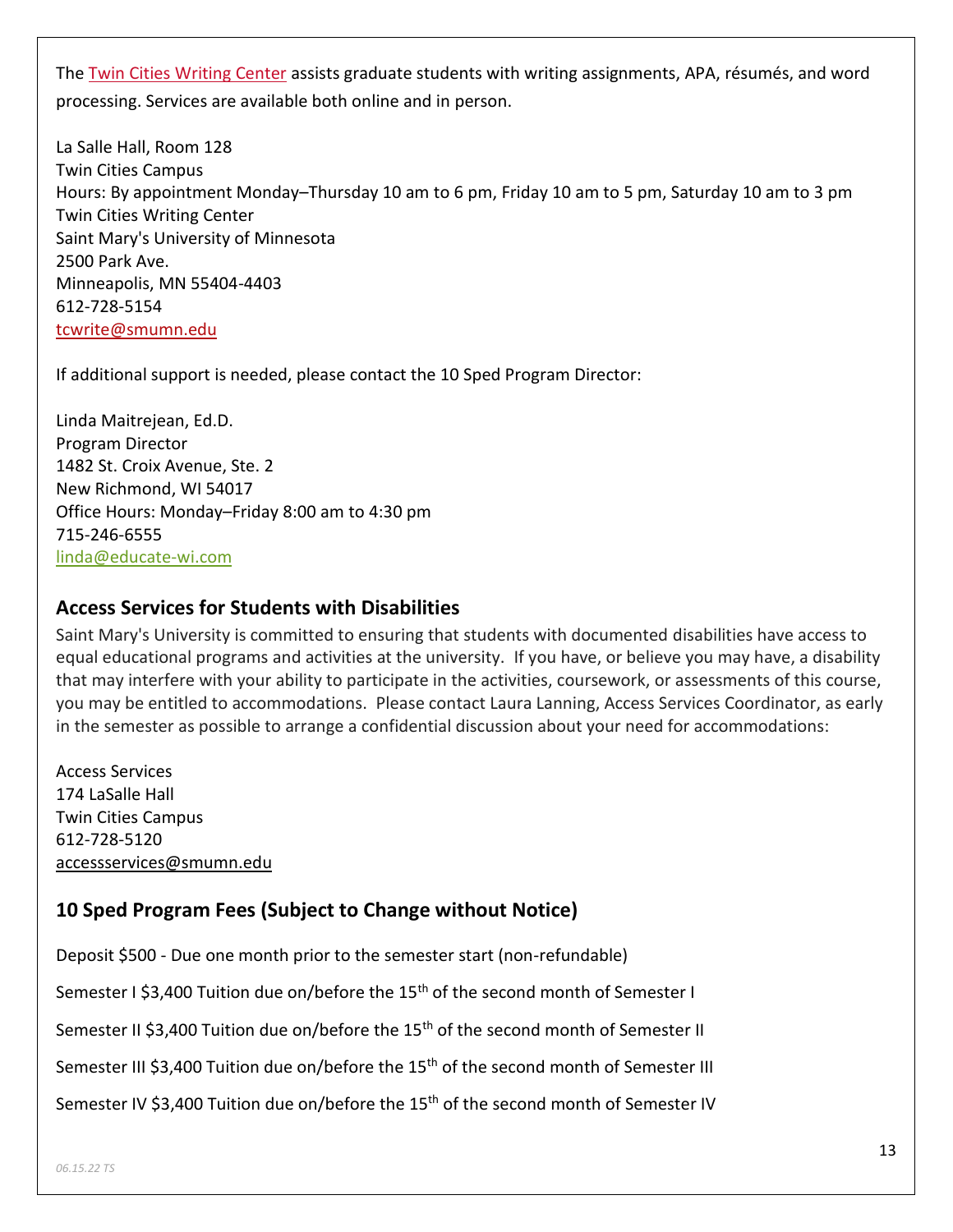## **Financial Information**

Financial Aid is available through our partnership with Saint Mary's University of Minnesota. As part of the 10 Sped application process, students must complete an application to Saint Mary's University of Minnesota. On that application, students will select that they choose to enroll in Saint Mary's University of Minnesota Master of Arts Degree in Education - Wisconsin program. \*Only students who enroll in the master's program are eligible for financial aid. A student may opt to complete the Saint Mary's University of Minnesota master's program after completing the 10 Sped Program. Students must complete an [online FAFSA form](http://www.fafsa.ed.gov/) and include the Saint Mary's University of Minnesota Code 002380. When the financial aid is awarded from Saint Mary's University of Minnesota, the student is issued a check directly from Saint Mary's University of Minnesota and must, in turn, pay Educate-WI for tuition in order to remain in good standing in the program.

## **10 Sped Program Admission Requirements**

The following minimum requirements must be met:

- 1. Applicant must have a Bachelor's Degree (BA/BS), Juris Doctor Degree (JD), Doctor of Medicine in Dentistry Degree (DMD) or Doctor of Dental Surgery Degree (DDS) from an accredited college: or university or a foreign credential evaluation that verifies the equivalent to a BA/BS degree in the U.S.
	- a. Students with transcripts from universities located outside of the United States, the United Kingdom, Ireland, New Zealand, Australia, and Canada (except for the Quebec Province) are required to take and pass English proficiency testing with minimum scores established by Saint Mary's University. More information about English Language Proficiency Exams can be found here: <https://www.smumn.edu/admission/graduate/international-students/apply>
- 2. Applicant must demonstrate proficiency in reading, writing and math by any of the following:
	- a. a transcript review provides evidence of an overall grade of C or better in math and writing courses OR
	- b. an earned 2.5 GPA in their bachelor's degree program

If students have been previously denied enrollment due to the inability to meet former admissions requirements, their files will be reviewed to determine if they now meet admissions requirements, and, if so, they will be contacted about eligibility. GPA admissions requirements may be waived for up to 10% of students based on cohort enrollment. The 10% waiver applies to exit GPA as well.

## **Application Requirements for the 10 Sped Program**

Candidates interested in applying for the 10 Sped Program must submit the following:

- 1. A **Cove**r **Letter** which describes your interest in the program and becoming a special education teacher.
- 2. A **transcript** that provides evidence that you hold a Bachelor's Degree (BA/BS), Juris Doctor Degree (JD), Doctor of Medicine in Dentistry (DMD) or Doctor of Dental Surgery Degree (DDS) from an accredited college: or university or a foreign credential evaluation that verifies the equivalent to a BA/BS in the U.S. You will need to request that an official transcript, that includes the date your degree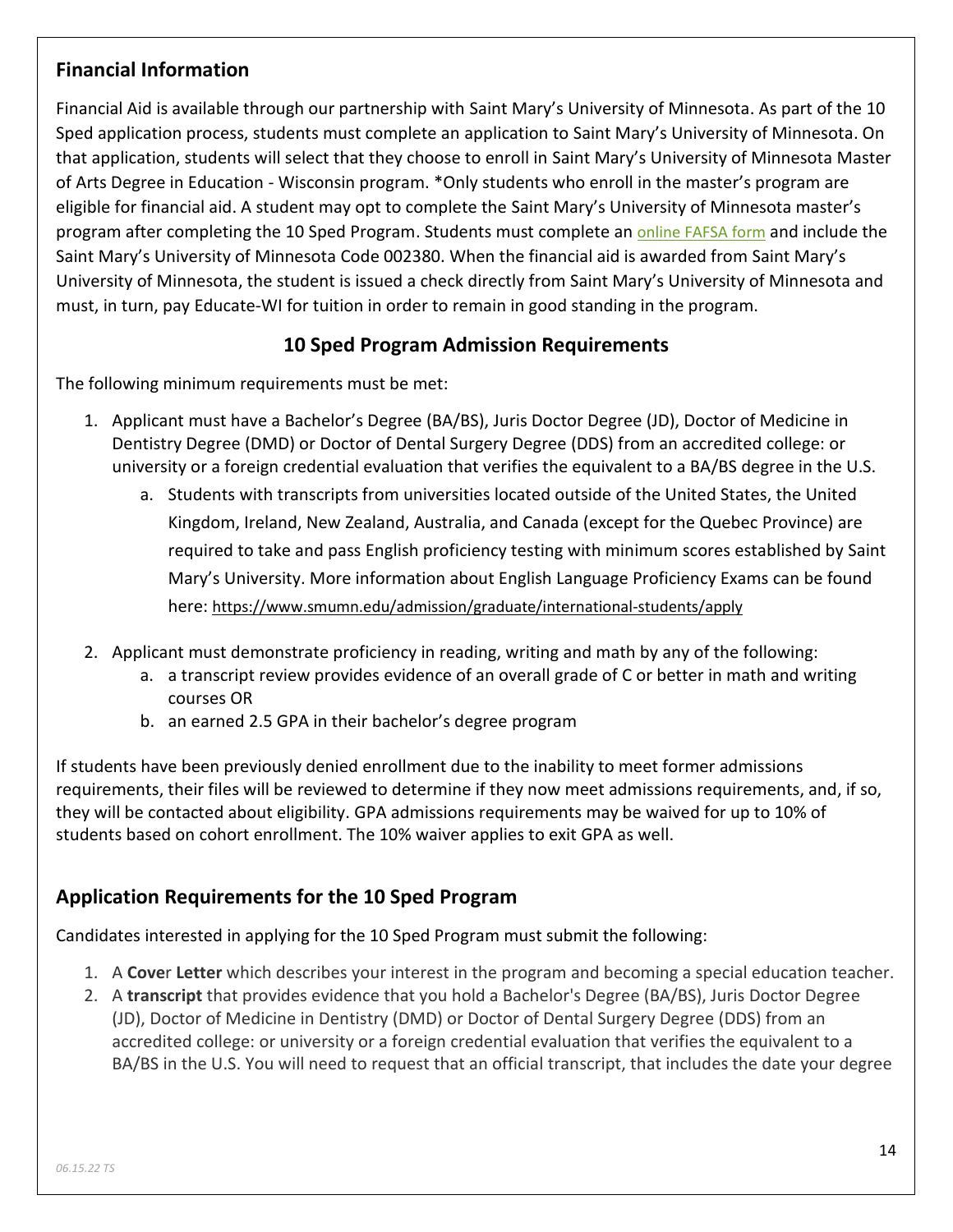was conferred on, be sent by the University either through the mail or electronically through their parchment service to the 10 Sped Program in order for you to be admitted to the program.

- 3. A **Resume** that includes verification of a current DPI license or permit as a teacher or a substitute teacher or have been issued a DPI permit allowing you to teach in an area of high need. The license or substitute permit requirement may be appealed if you have worked or are working as an aide and hold the appropriate DPI license. Applicants who do not possess any pre K-12 DPI teaching license will be expected to provide evidence of 2 or more years of related child based experiences (Head Start, Certified Day Care, At-Risk tutoring, youth counseling, Juvenile Treatment facilities or other youthoriented vocation). A minimum of 2 years of educationally relevant experiences. Experiences in a pre-K-12 setting are preferred. (This can include the 6 months of student teaching through the program) **License or Permit Exceptions:** The two-year experience requirement may be appealed if your degree was awarded after you spent at least two years on-the-job in your field of study. Please include the job experience on your resume and on the online application.
- 4. **Two Letters of Recommendation** from current employers/supervisors who can provide evidence to support your qualifications as a potential program participant are required.
- 5. Students must be **accepted at Saint Mary's University of Minnesota** to be admitted to this program.
- 6. Enrollment Fee.

A **Criminal Background** Check with no conviction or plea bargain for crimes which may impact school children and/or the maintenance of a safe and healthy school. The first criminal background checks will be conducted upon completion of the application process and prior to the first class meeting. The second criminal background check is conducted prior to student teaching.

## **How do I Apply?**

There is a two-step process to apply for the 10 Sped Program. You must apply to **both** 10 Sped and Saint Mary's University of Minnesota.

**Step 1** - Create an Educate-WI account and complete the online application for the 10 Sped Program.

**Step 2** - Complete the online application for Saint Mary's University of Minnesota.

When your application has been accepted by Saint Mary's University of Minnesota (SMUMN), you will receive an email from SMUMN that will include your SMUMN Student ID number. You will need to enter your SMUMN Student ID number into your student account on the Educate-WI website. This verifies that you have been accepted at SMUMN.

You will NOT need to register for courses through SMUMN - you will be automatically registered upon successful submission of your 10 Sped application.

#### **Admission to Student Teaching**

Students are eligible for student teaching upon successful completion of all coursework and two pre-student teaching experiences.